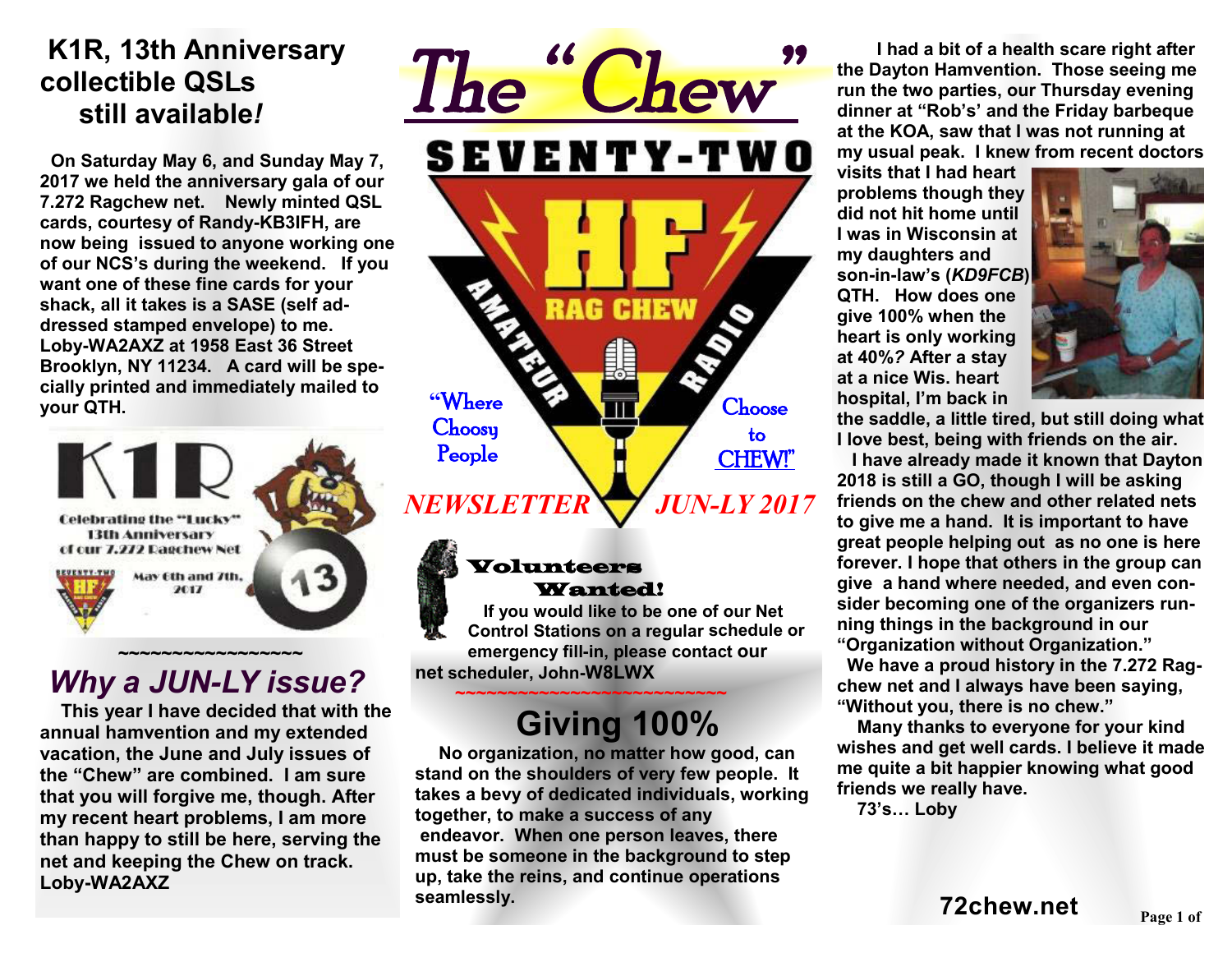# **Kring Point 2017**

 **Yeah... I know that it is barely the beginning of spring and here I go speaking about our fall 2017 party in the New York Thousand Islands.** 

**On Saturday September 9th the gang from the 7.272 Ragchew, the Rooster Roster and various nets will hold our 15th annual end-ofsummer party. Put this date on your calendar and start thinking about a very enjoyable visit to the area. I'll bring additional information to you as the summer progresses. Bob Lobenstein (LOBY)-WA2AXZ** 

**Your special events coordinator.** 

 *~~~~~~~~~~~~~~~~~~~~~~~~~~~~* 

### *A note from your editor …*

**Our monthly newsletter "THE CHEW" contains information about the activities and participants in the 7.272 Ragchew Net. We rely on contributions of stories and pictures from the members to keep all of us up to date, impart information we can all use and, of course, to raise a smile and a chuckle or two.** 

**If you find a new "Taz" photo that can be used for future certificates and QSLs, that too is greatly appreciated. Please, e-mail your stories, tech info and photos to Loby at wa2axz@arrl.net** *Many Thanks!* 



**DAYTON ~ 2017**

**As your special events coordinator, I made it a point to get to the Xenia fairgrounds a few days earlier to scope out the place. I stopped by with my basset hound and walked around unimpeded although everyone had to stop and pat Prints' belly and get the soulful look from those eternally sad eyes. "Not bad," I said to myself as I walked in the 80 degree sunshine. Buildings were well placed and the open-air flea market looked grand inside the race track area. I found an ideal place to take the annual group photo, smiles and took** 



**off for a few days' rest at the KOA Kampground.** 

**One by one, friends from all over the world started entering Dayton and most of our usual suspects on the 7.272 Ragchew as well as friends from the 160m 1721 group, the 2-meter Rooster**

**roster, the corn Cob net and others set up in the KOA Kampground** 

**for our** 

**13-15th anniversary gathering.**

 **On Thursday evening , May 18th, a nice group of friends met at Rob's Restaurant for our 13th annual gathering of 7.272 Rag Chew-**



**ers, 1721ers and the Rooster Roster. It is always great to see good friends again and catch up on what is happening with them and their families. There was great anticipation in the air about the new Hamvention venue which made the top of conversation around the tables. The Hamvention Day 1, Friday May 19th**

 **One thing is certain at Hamvention, RAIN***!* **The evening before the opening, a downpour washed over the entire area and thus started the adventure. Even though the sun popped out for a short time, everyone was more comfortable walking inside the buildings checking out the new equipment and other goodies.**